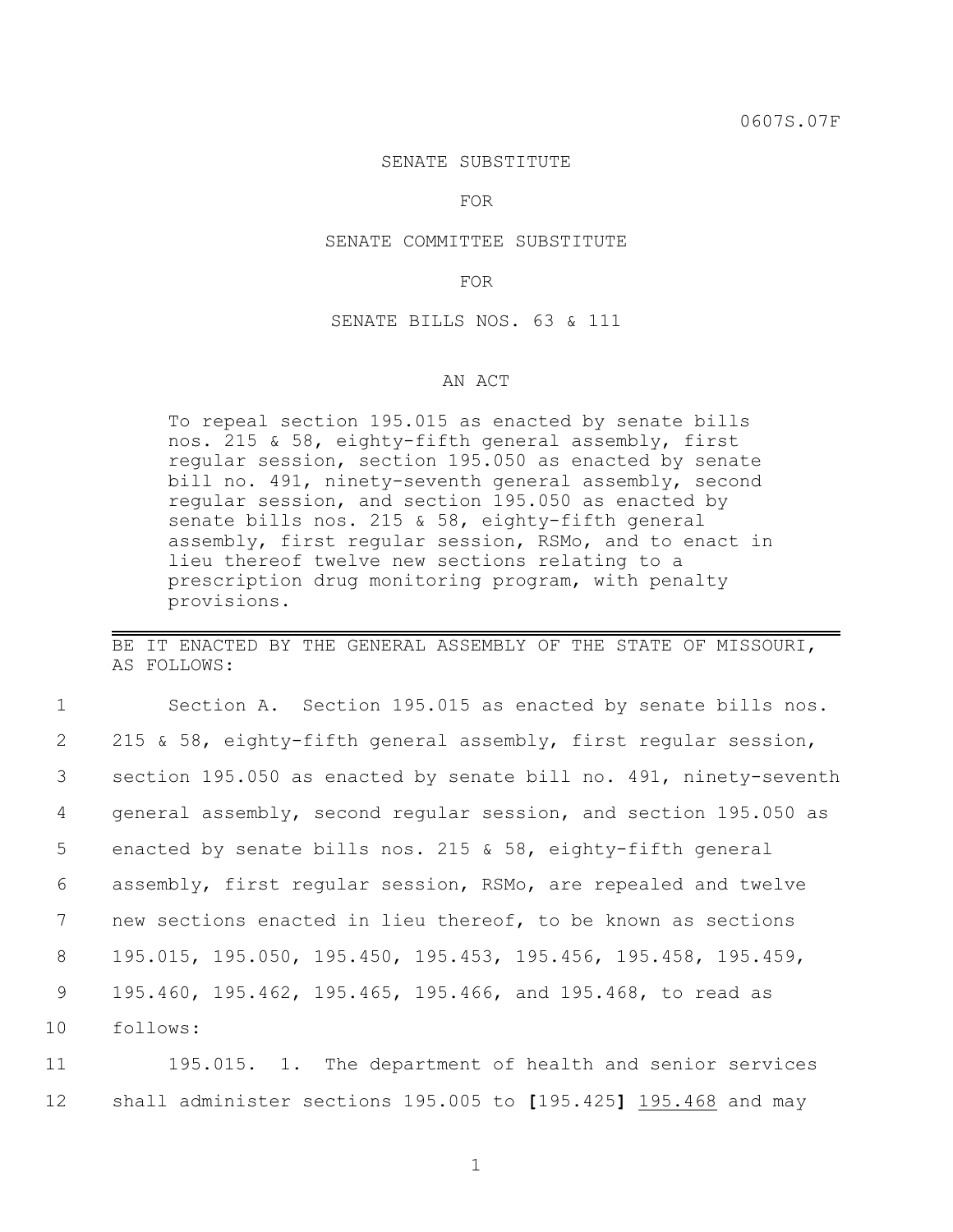add substances to the schedules after public notice and hearing. In making a determination regarding a substance, the department of health and senior services shall consider the following:

(1) The actual or relative potential for abuse;

 (2) The scientific evidence of its pharmacological effect, if known;

 (3) The state of current scientific knowledge regarding the substance;

(4) The history and current pattern of abuse;

(5) The scope, duration, and significance of abuse;

(6) The risk to the public health;

 (7) The potential of the substance to produce psychic or 13 physiological dependence liability; and

 (8) Whether the substance is an immediate precursor of a substance already controlled under sections 195.005 to 195.425.

 2. After considering the factors enumerated in subsection 1 of this section the department of health and senior services shall make findings with respect thereto and issue a rule controlling the substance if it finds the substance has a potential for abuse.

 3. If the department of health and senior services designates a substance as an immediate precursor, substances which are precursors of the controlled precursor shall not be subject to control solely because they are precursors of the controlled precursor.

 4. If any substance is designated, rescheduled, or deleted as a controlled substance under federal law and notice thereof is given to the department of health and senior services, the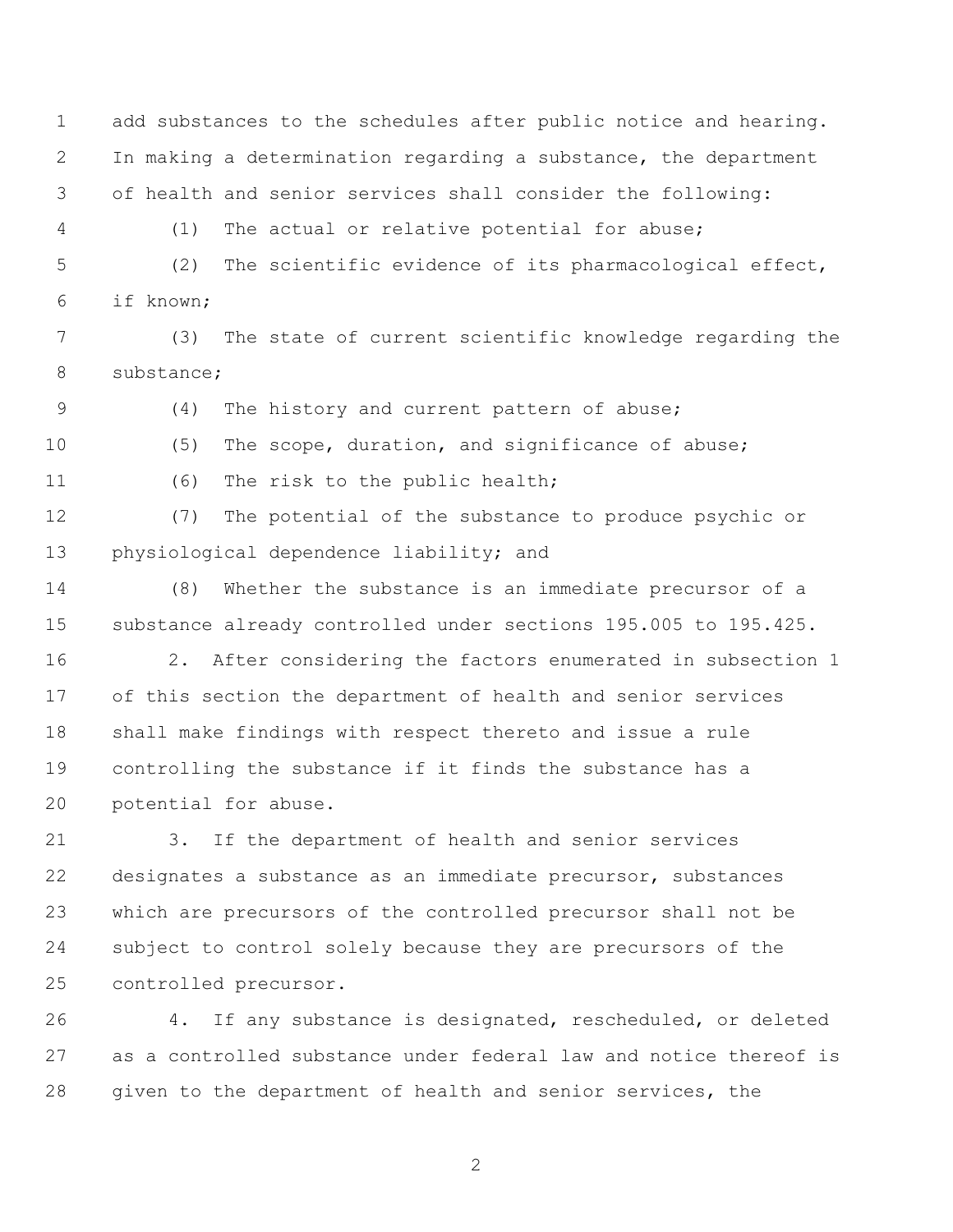department of health and senior services shall similarly control the substance under sections 195.005 to 195.425 after the expiration of thirty days from publication in the federal register of a final order designating a substance as a controlled substance or rescheduling or deleting a substance, unless within that thirty-day period, the department of health and senior services objects to inclusion, rescheduling, or deletion. In 8 that case, the department of health and senior services shall publish the reasons for objection and afford all interested parties an opportunity to be heard. At the conclusion of the hearing, the department of health and senior services shall publish its decision, which shall be final unless altered by statute. Upon publication of objection to inclusion, rescheduling or deletion under sections 195.005 to 195.425 by the department of health and senior services, control under sections 195.005 to 195.425 is stayed as to the substance in question until the department of health and senior services publishes its decision.

 5. The department of health and senior services shall exclude any nonnarcotic substance from a schedule if such substance may, under the federal Food, Drug, and Cosmetic Act and 22 the law of this state, be lawfully sold over the counter without a prescription.

 6. The department of health and senior services shall prepare a list of all drugs falling within the purview of controlled substances. Upon preparation, a copy of the list shall be filed in the office of the secretary of state. 195.050. 1. A duly registered manufacturer or wholesaler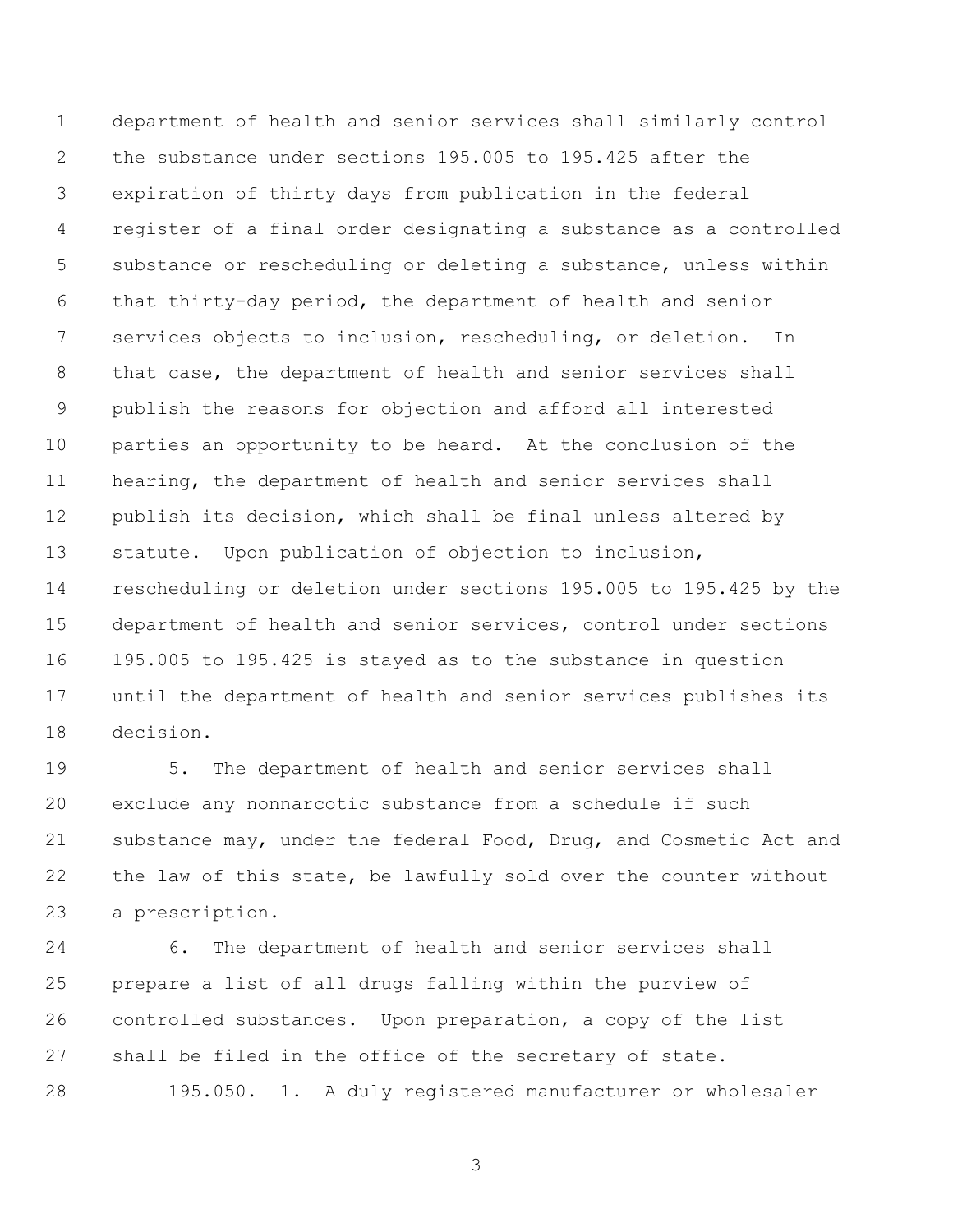may sell controlled substances to any of the following persons:

(1) To a manufacturer, wholesaler, or pharmacy;

(2) To a physician, dentist, podiatrist or veterinarian;

 (3) To a person in charge of a hospital, but only for use in that hospital;

 (4) To a person in charge of a laboratory, but only for use in that laboratory for scientific and medical purposes.

 2. A duly registered manufacturer or wholesaler may sell controlled substances to any of the following persons:

 (1) On a special written order accompanied by a certificate of exemption, as required by federal laws, to a person in the employ of the United States government or of any state, territorial, district, county, municipal or insular government, purchasing, receiving, possessing, or dispensing controlled substances by reason of his or her official duties;

 (2) To a master of a ship or person in charge of any aircraft upon which no physician is regularly employed, for the actual medical needs of persons on board such ship or aircraft, when not in port; provided, such controlled substances shall be sold to the master of such ship or person in charge of such aircraft only in pursuance of a special order form approved by a commissioned medical officer or acting surgeon of the United 23 States Public Health Service:

 (3) To a person in a foreign country if the provisions of federal laws are complied with.

 3. An official written order for any controlled substance listed in Schedules I and II shall be signed in duplicate by the person giving the order or by his or her duly authorized agent.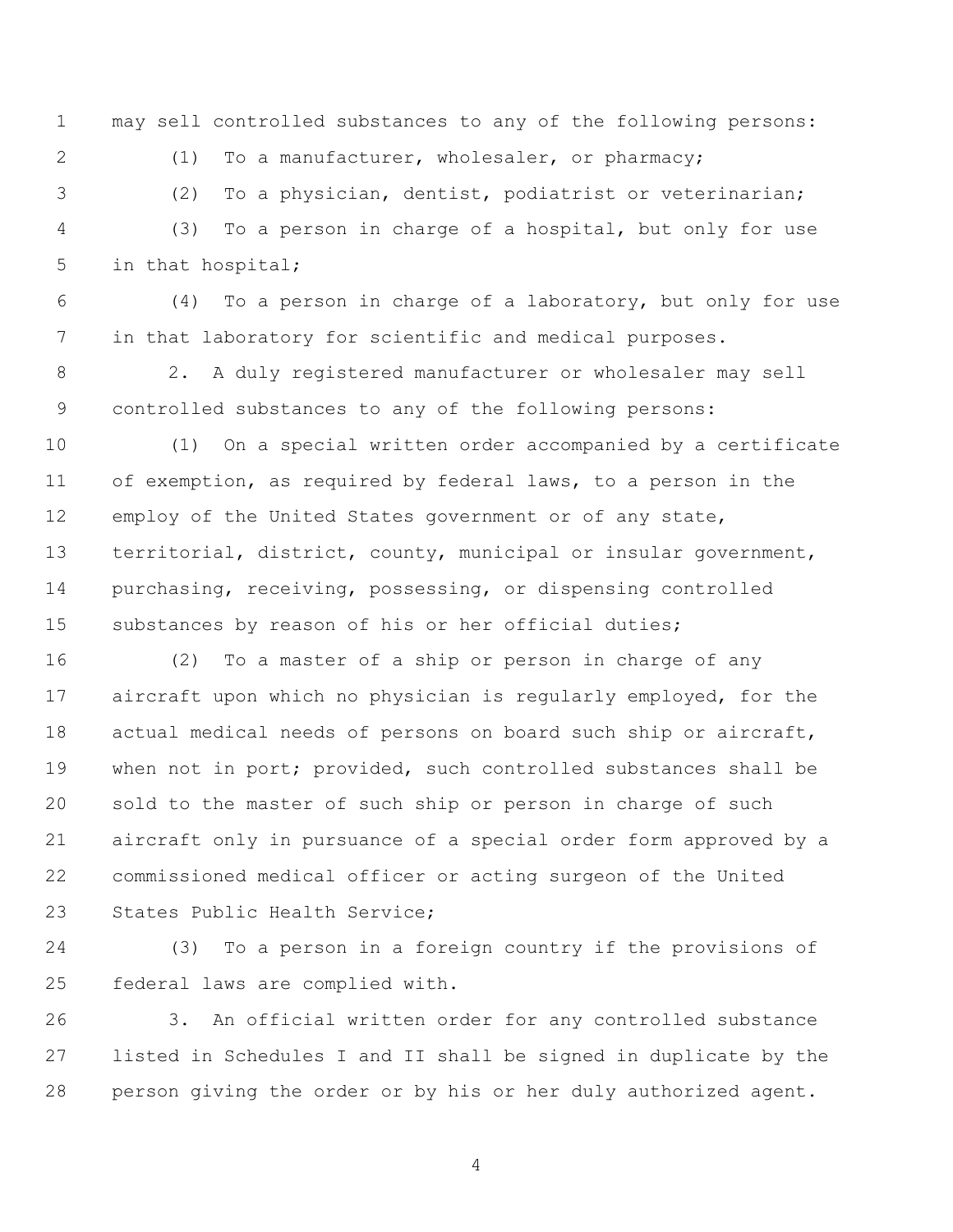The original shall be presented to the person who sells or dispenses the controlled substance named therein. In event of the acceptance of such order by the person, each party to the transaction shall preserve his or her copy of such order for a period of two years in such a way as to be readily accessible for inspection by any public officer or employee engaged in the enforcement of this chapter or chapter 579. It shall be deemed a compliance with this subsection if the parties to the transaction 9 have complied with federal laws, respecting the requirements governing the use of order forms.

 4. Possession of or control of controlled substances obtained as authorized by this section shall be lawful if in the regular course of business, occupation, profession, employment, or duty of the possessor.

 5. A person in charge of a hospital or of a laboratory, or 16 in the employ of this state or of any other state, or of any political subdivision thereof, and a master or other proper officer of a ship or aircraft, who obtains controlled substances under the provisions of this section or otherwise, shall not administer, nor dispense, nor otherwise use such drugs, within this state, except within the scope of his or her employment or official duty, and then only for scientific or medicinal purposes and subject to the provisions of this chapter and chapter 579.

 6. Every person registered to manufacture, distribute or dispense controlled substances under this chapter shall keep records and inventories of all such drugs in conformance with the record keeping and inventory requirements of federal law, and in accordance with any additional regulations of the department of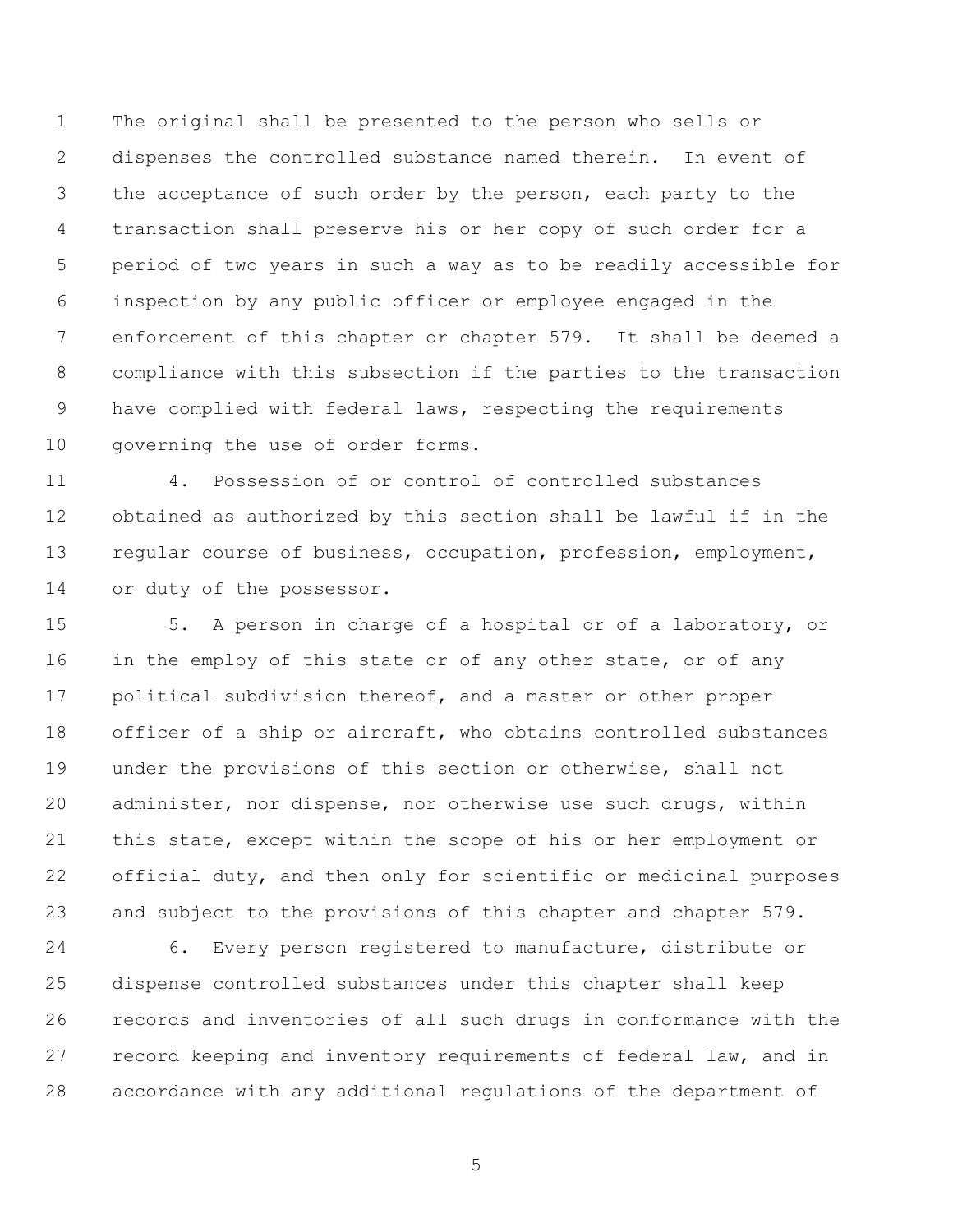health and senior services. All registrants who dispense controlled substances shall maintain dispensing records and report the dispensing to the department's prescription drug monitoring program under sections 195.450 to 195.468 in conformance with the requirements in this chapter.

 7. Manufacturers and wholesalers shall keep records of all narcotic and controlled substances compounded, mixed, cultivated, grown, or by any other process produced or prepared, and of all controlled substances received and disposed of by them, in accordance with this section.

 8. Apothecaries shall keep records of all controlled substances received and disposed of by them, in accordance with the provisions of this section.

 9. The form of records shall be prescribed by the department of health and senior services.

 195.050. 1. A duly registered manufacturer or wholesaler may sell controlled substances to any of the following persons:

18 (1) To a manufacturer, wholesaler, or pharmacy;

(2) To a physician, dentist, podiatrist or veterinarian;

 (3) To a person in charge of a hospital, but only for use 21 in that hospital;

 (4) To a person in charge of a laboratory, but only for use in that laboratory for scientific and medical purposes.

 2. A duly registered manufacturer or wholesaler may sell controlled substances to any of the following persons:

 (1) On a special written order accompanied by a certificate of exemption, as required by federal laws, to a person in the employ of the United States government or of any state,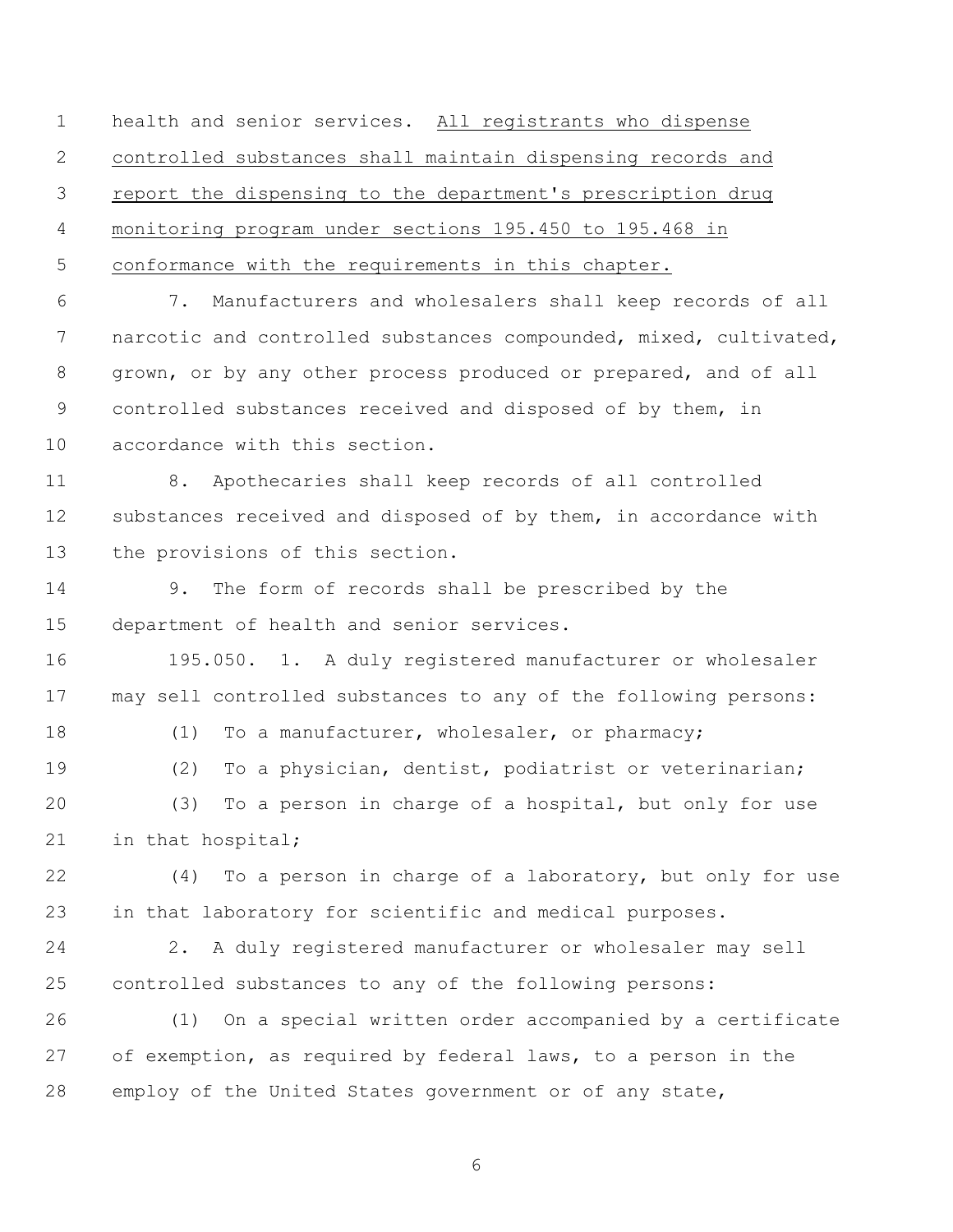territorial, district, county, municipal or insular government, purchasing, receiving, possessing, or dispensing controlled substances by reason of his official duties;

 (2) To a master of a ship or person in charge of any aircraft upon which no physician is regularly employed, for the actual medical needs of persons on board such ship or aircraft, when not in port; provided, such controlled substances shall be sold to the master of such ship or person in charge of such aircraft only in pursuance of a special order form approved by a commissioned medical officer or acting surgeon of the United States Public Health Service;

 (3) To a person in a foreign country if the provisions of federal laws are complied with.

 3. An official written order for any controlled substance listed in Schedules I and II shall be signed in duplicate by the person giving the order or by his duly authorized agent. The original shall be presented to the person who sells or dispenses the controlled substance named therein. In event of the 19 acceptance of such order by the person, each party to the transaction shall preserve his copy of such order for a period of two years in such a way as to be readily accessible for inspection by any public officer or employee engaged in the enforcement of sections 195.005 to 195.425. It shall be deemed a compliance with this subsection if the parties to the transaction have complied with federal laws, respecting the requirements governing the use of order forms.

 4. Possession of or control of controlled substances obtained as authorized by this section shall be lawful if in the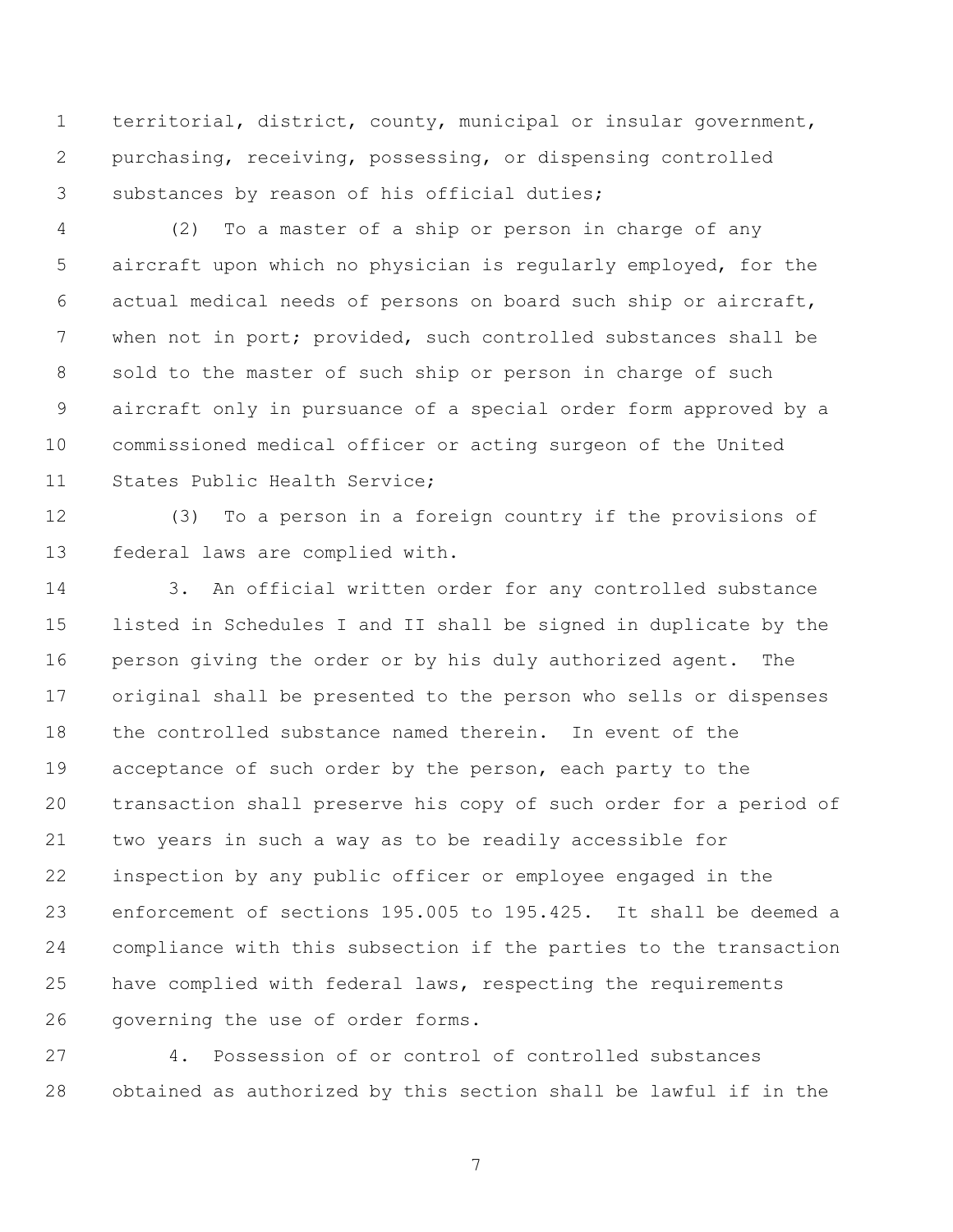regular course of business, occupation, profession, employment, or duty of the possessor.

 5. A person in charge of a hospital or of a laboratory, or 4 in the employ of this state or of any other state, or of any political subdivision thereof, and a master or other proper officer of a ship or aircraft, who obtains controlled substances under the provisions of this section or otherwise, shall not administer, nor dispense, nor otherwise use such drugs, within this state, except within the scope of his employment or official duty, and then only for scientific or medicinal purposes and subject to the provisions of sections 195.005 to 195.425.

 6. Every person registered to manufacture, distribute or dispense controlled substances under sections 195.005 to 195.425 shall keep records and inventories of all such drugs in conformance with the record keeping and inventory requirements of federal law, and in accordance with any additional regulations of the department of health and senior services. All registrants who dispense controlled substances shall maintain dispensing records and report the dispensing to the department's prescription drug monitoring program under sections 195.450 to 195.468 in conformance with the requirements in this chapter.

 7. Manufacturers and wholesalers shall keep records of all narcotic and controlled substances compounded, mixed, cultivated, grown, or by any other process produced or prepared, and of all controlled substances received and disposed of by them, in accordance with this section.

 8. Apothecaries shall keep records of all controlled substances received and disposed of by them, in accordance with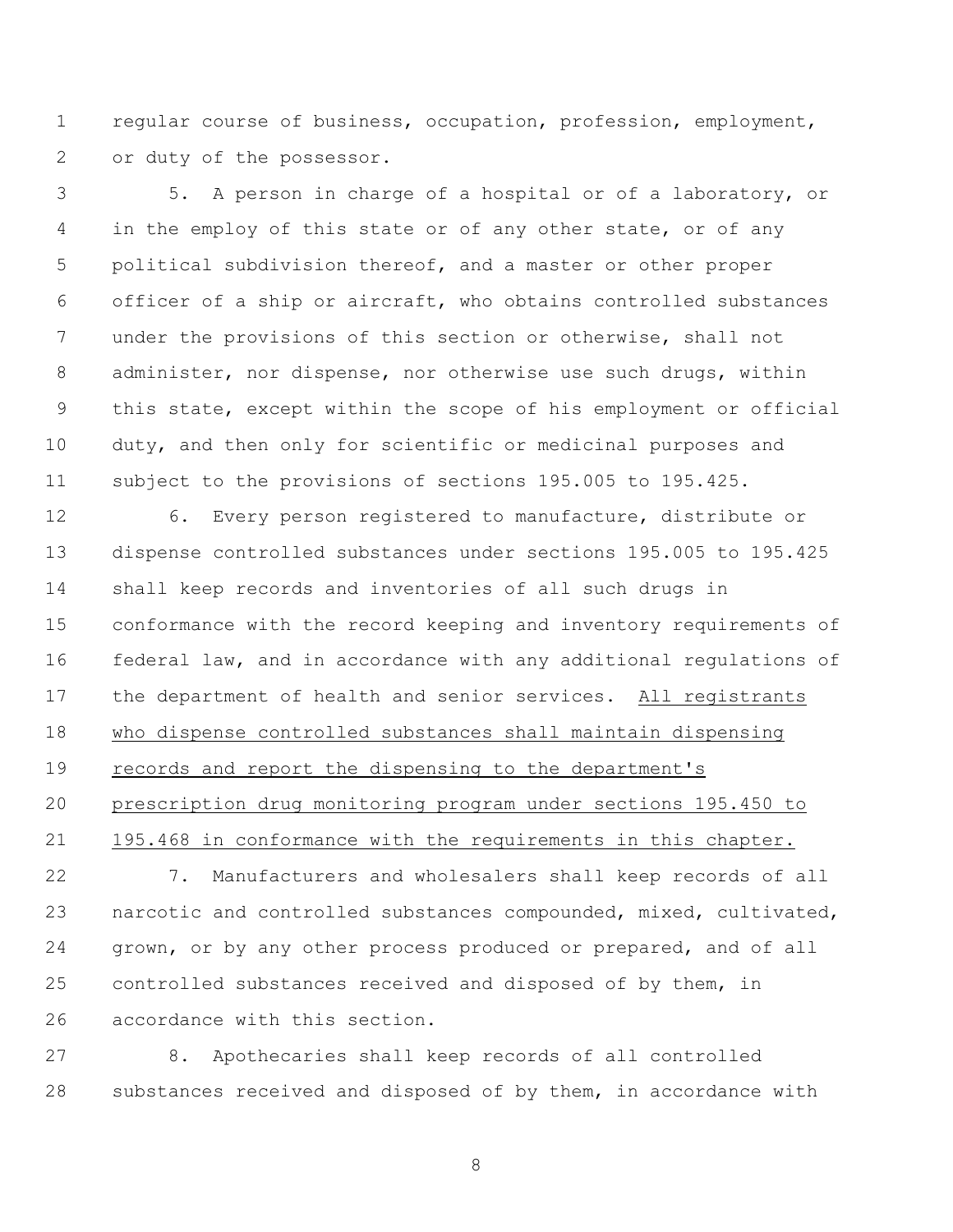1 the provisions of this section.

| $\mathbf{2}$   | The form of records shall be prescribed by the<br>9.             |
|----------------|------------------------------------------------------------------|
| 3              | department of health and senior services.                        |
| 4              | 195.450. 1. Sections 195.450 to 195.468 shall be known and       |
| 5              | may be cited as the "Prescription Drug Monitoring Program Act".  |
| 6              | 2. As used in sections 195.450 to 195.468, the following         |
| $\overline{7}$ | terms mean:                                                      |
| $8\,$          | "Controlled substance", the same meaning given such<br>(1)       |
| $\overline{9}$ | term in section 195.010;                                         |
| 10             | "Department", the department of health and senior<br>(2)         |
| 11             | services;                                                        |
| 12             | (3) "Dispenser", a person who delivers a schedule II, III,       |
| 13             | or IV controlled substance to the ultimate user, but does not    |
| 14             | include:                                                         |
| 15             | A hospital, as defined in section 197.020, that<br>(a)           |
| 16             | distributes such substances for the purpose of inpatient care or |
| 17             | dispenses prescriptions for controlled substances at the time of |
| 18             | discharge at such facility;                                      |
| 19             | A practitioner or other authorized person who<br>(b)             |
| 20             | administers such a substance; or                                 |
| 21             | (c) A wholesale distributor of a schedule II, III, or IV         |
| 22             | controlled substance;                                            |
| 23             | (4) "Patient", a person who is the ultimate user of a drug       |
| 24             | for whom a prescription is issued or for whom a drug is          |
| 25             | dispensed, except that "patient" shall not include a hospice     |
| 26             | patient enrolled in a Medicare-certified hospice program who has |
| 27             | controlled substances dispensed to him or her by such hospice    |
| 28             | program;                                                         |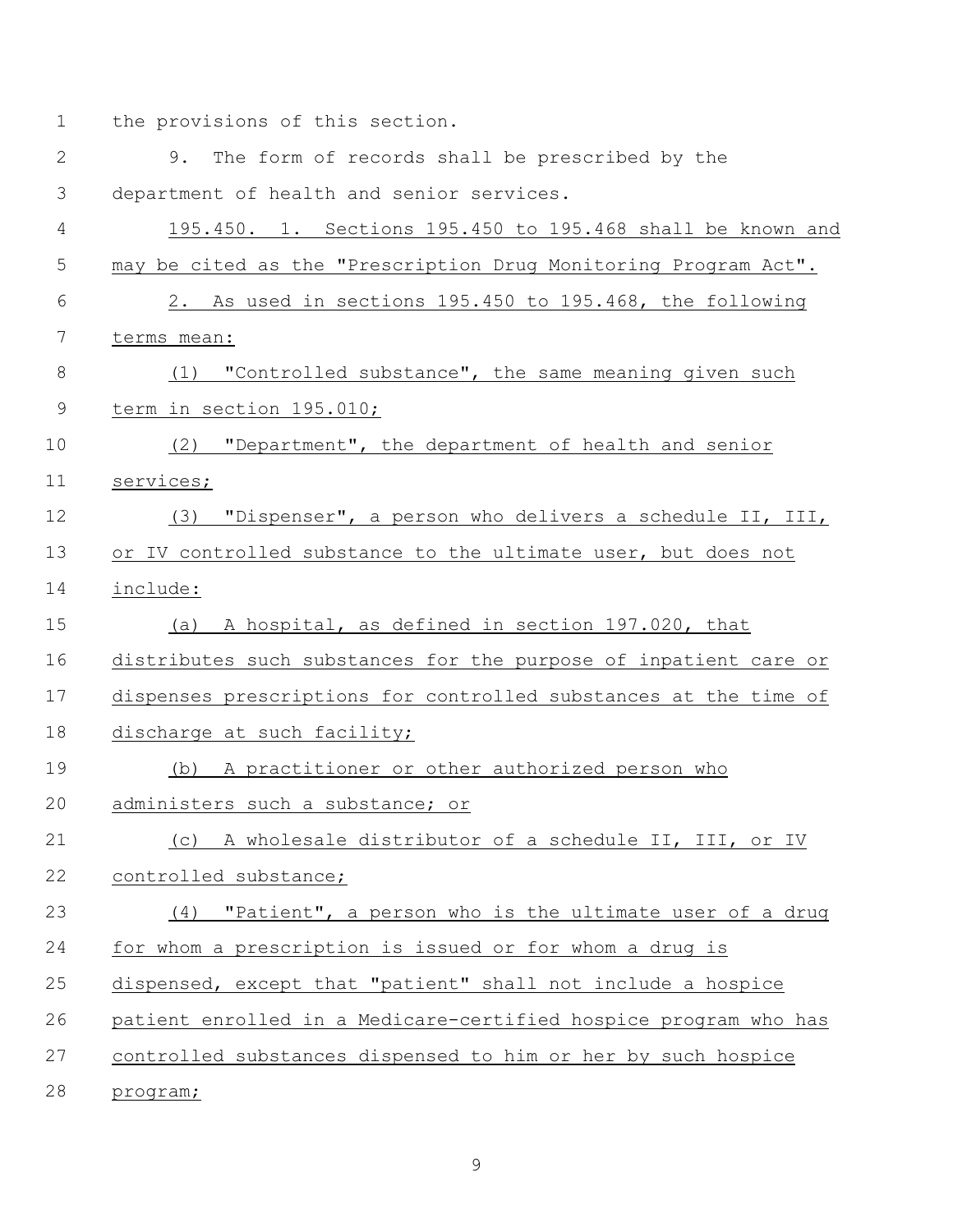| $\mathbf 1$ | (5) "Prescriber", a person who prescribes a schedule II,          |
|-------------|-------------------------------------------------------------------|
| 2           | III, or IV controlled substance to a patient;                     |
| 3           | (6) "Prescription drug monitoring program" or "PDMP", a           |
| 4           | program established by the department under sections 195.450 to   |
| 5           | 195.468, monitoring the dispensing of all Schedule II, III, or IV |
| 6           | controlled substances;                                            |
| 7           | (7) "Schedule II, III, or IV controlled substance", a             |
| 8           | controlled substance that is listed in schedules II, III, or IV   |
| 9           | of the schedules provided under this chapter or the federal       |
| 10          | Controlled Substances Act, 21 U.S.C. Section 812.                 |
| 11          | 3. Notwithstanding any other law to the contrary, the             |
| 12          | provisions of sections 195.450 to 195.468 shall not apply to      |
| 13          | persons licensed under chapter 340.                               |
| 14          | 195.453. 1. The department of health and senior services          |
| 15          | shall establish and maintain a program for the monitoring of      |
| 16          | prescribing and dispensing of all schedule II, III, and IV        |
| 17          | controlled substances by all professionals licensed to prescribe  |
| 18          | or dispense such substances in this state using an existing data  |
| 19          | aggregation platform through the state data center within the     |
| 20          | office of administration. The aggregated information from each    |
| 21          | prescriber and dispenser data source shall remain segregated from |
| 22          | any other data source and shall not be commingled with data from  |
| 23          | any other source. The information contained on the database       |
| 24          | shall not be entered onto any other database outside the control  |
| 25          | of the department. The information shall not be entered into the  |
| 26          | national prescription drug monitoring database. The funding of    |
| 27          | the prescription drug monitoring program shall be subject to      |
| 28          | appropriation. In addition to appropriations from the general     |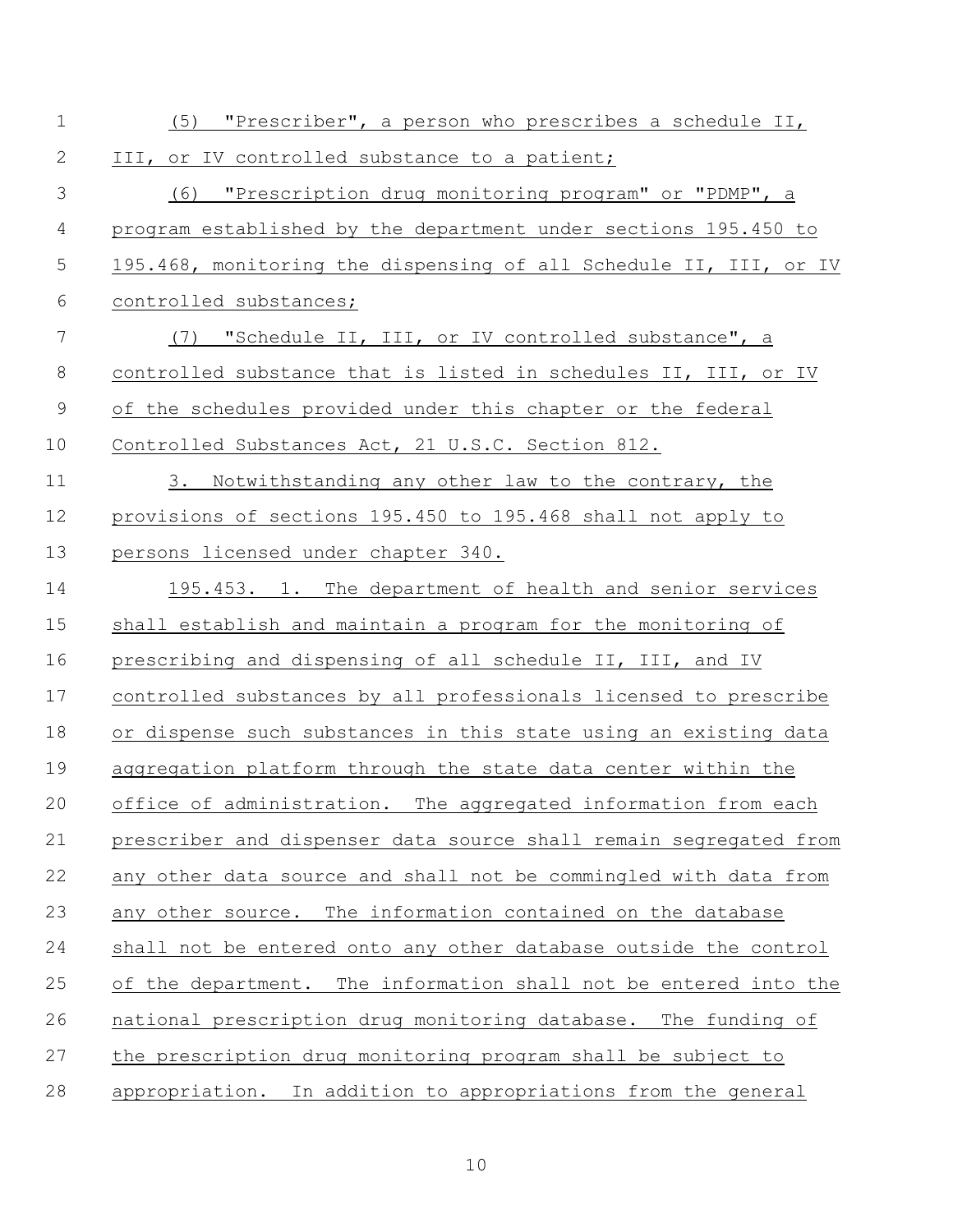| $\mathbf 1$ | assembly, the department may apply for available grants and shall |
|-------------|-------------------------------------------------------------------|
| 2           | be able to accept other gifts, grants, and donations to develop   |
| 3           | and maintain the program.                                         |
| 4           | 2. The department is authorized to contract with any other        |
| 5           | agency of this state or any other state with a private vendor, or |
| 6           | any state government that currently runs a prescription           |
| 7           | monitoring program for hardware or software. Any contractor       |
| 8           | shall comply with the provisions regarding confidentiality of     |
| $\mathsf 9$ | prescription information under section 195.456.                   |
| 10          | 3. Each dispenser at the time of filling a prescription           |
| 11          | controlled substance shall submit to the department by electronic |
| 12          | means information regarding each dispensation of a drug included  |
| 13          | in subsection 1 of this section. The information submitted for    |
| 14          | each shall include, but not be limited to:                        |
| 15          | The pharmacy federal Drug Enforcement Administration<br>(1)       |
| 16          | ("DEA") number;                                                   |
| 17          | The date of the dispensation;<br>(2)                              |
| 18          | (3)<br>If there is a prescription:                                |
| 19          | (a)<br>The prescription number;                                   |
| 20          | (b) Whether the prescription is new or a refill;                  |
| 21          | The prescriber DEA or National Provider Identifier<br>(C)         |
| 22          | ("NPI") number;                                                   |
| 23          | The date the prescription is issued by the prescriber;<br>(d)     |
| 24          | The source of payment for the prescription;<br>(e)                |
| 25          | (4)<br>The National Drug Code ("NDC") for the drug dispensed;     |
| 26          | (5)<br>The number of days' supply of the drug;                    |
| 27          | (6)<br>The quantity dispensed;                                    |
| 28          | (7)<br>The patient identification number, including, but not      |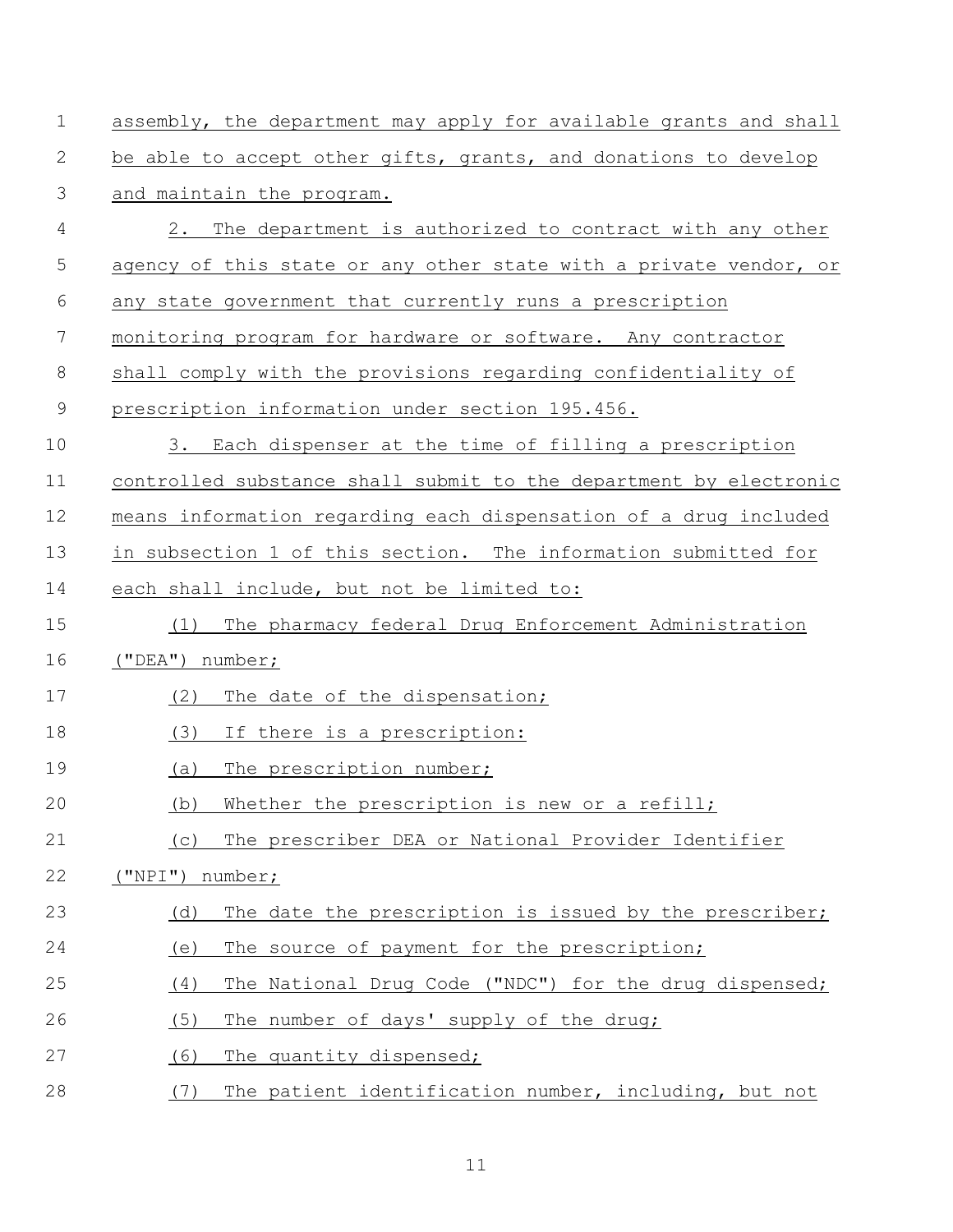| $\mathbf 1$  | limited to, any one of the following:                             |
|--------------|-------------------------------------------------------------------|
| $\mathbf{2}$ | The patient's driver's license number;<br>(a)                     |
| 3            | The patient's government-issued identification number;<br>(b)     |
| 4            | or                                                                |
| 5            | The patient's insurance cardholder identification<br>(C)          |
| 6            | number;                                                           |
| 7            | The patient's name, address, and date of birth.<br>(8)            |
| 8            | Each prescriber at the time of prescribing a controlled<br>4.     |
| $\mathsf 9$  | substance may, and all prescribers who hold themselves out to the |
| 10           | public as a specialist in pain management and who are prescribing |
| 11           | a schedule II controlled substance shall, submit to the           |
| 12           | department by electronic means information regarding each         |
| 13           | prescription of a drug included in subsection 1 of this section.  |
| 14           | The information submitted for each shall include, but not be      |
| 15           | limited to:                                                       |
| 16           | The prescriber DEA or NPI number;<br>(1)                          |
| 17           | (2)<br>The date of the prescription;                              |
| 18           | (3)<br>The prescription number;                                   |
| 19           | The controlled substance being prescribed;<br>(4)                 |
| 20           | (5)<br>Whether the prescription is new or a refill;               |
| 21           | (6)<br>The number of days' supply of the drug;                    |
| 22           | (7)<br>The quantity to be dispensed;                              |
| 23           | (8)<br>The patient's name, address, and date of birth.            |
| 24           | 5.<br>Each dispenser shall submit the information in              |
| 25           | accordance with transmission standards established by the         |
| 26           | American Society for Automation in Pharmacy, or any successor     |
| 27           | organization, and shall report data within every seven days.      |
| 28           | The department may issue a waiver to a dispenser<br>(1)<br>6.     |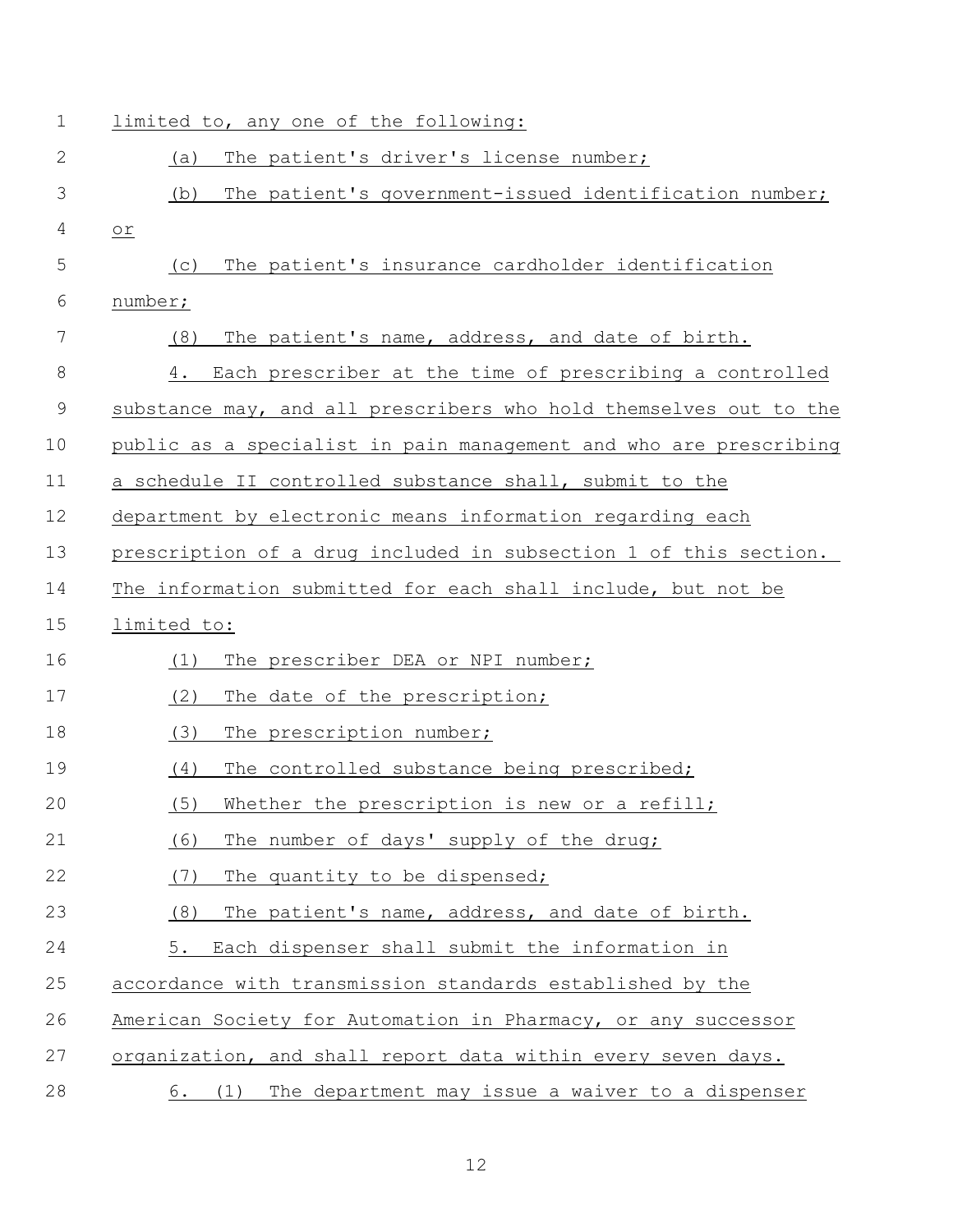| $\mathbf 1$   | that is unable to submit dispensation information by electronic   |
|---------------|-------------------------------------------------------------------|
| 2             | means. Such waiver may permit the dispenser to submit             |
| 3             | dispensation information by paper form or other means, provided   |
| 4             | all information required in subsection 3 of this section is       |
| 5             | submitted in such alternative format.                             |
| 6             | The department may grant an extension to dispensers who<br>(2)    |
| 7             | are temporarily unable to electronically submit the dispensation  |
| 8             | information required in subsection 3 of this section in           |
| $\mathcal{G}$ | accordance with the time frame established in subsection 5 of     |
| 10            | this section due to unforseen circumstances. In cases where an    |
| 11            | extension is granted, dispensers shall be responsible for         |
| 12            | reporting the required data in a subsequent file.                 |
| 13            | 7.<br>The department shall reimburse each dispenser for the       |
| 14            | fees of transmitting the information required by this section.    |
| 15            | 195.456. 1. Prescription and dispensation information             |
| 16            | submitted to the department shall be confidential and not subject |
| 17            | to public disclosure under chapter 610 except as provided in      |
| 18            | subsections 3 to 5 of this section.                               |
| 19            | 2. The department shall maintain procedures to ensure that        |
| 20            | the privacy and confidentiality of patients and personal          |
| 21            | information collected, recorded, transmitted, and maintained is   |
| 22            | not disclosed to persons except as provided in subsections 3 to 5 |
| 23            | of this section.                                                  |
| 24            | The bureau of narcotics and dangerous drugs, or its<br>3.         |
| 25            | successor agency, within the department shall do the following:   |
| 26            | Review the dispensation information; and<br>(1)                   |
| 27            | If there is reasonable cause to believe a violation of<br>(2)     |
| 28            | law or breach of professional standards may have occurred, the    |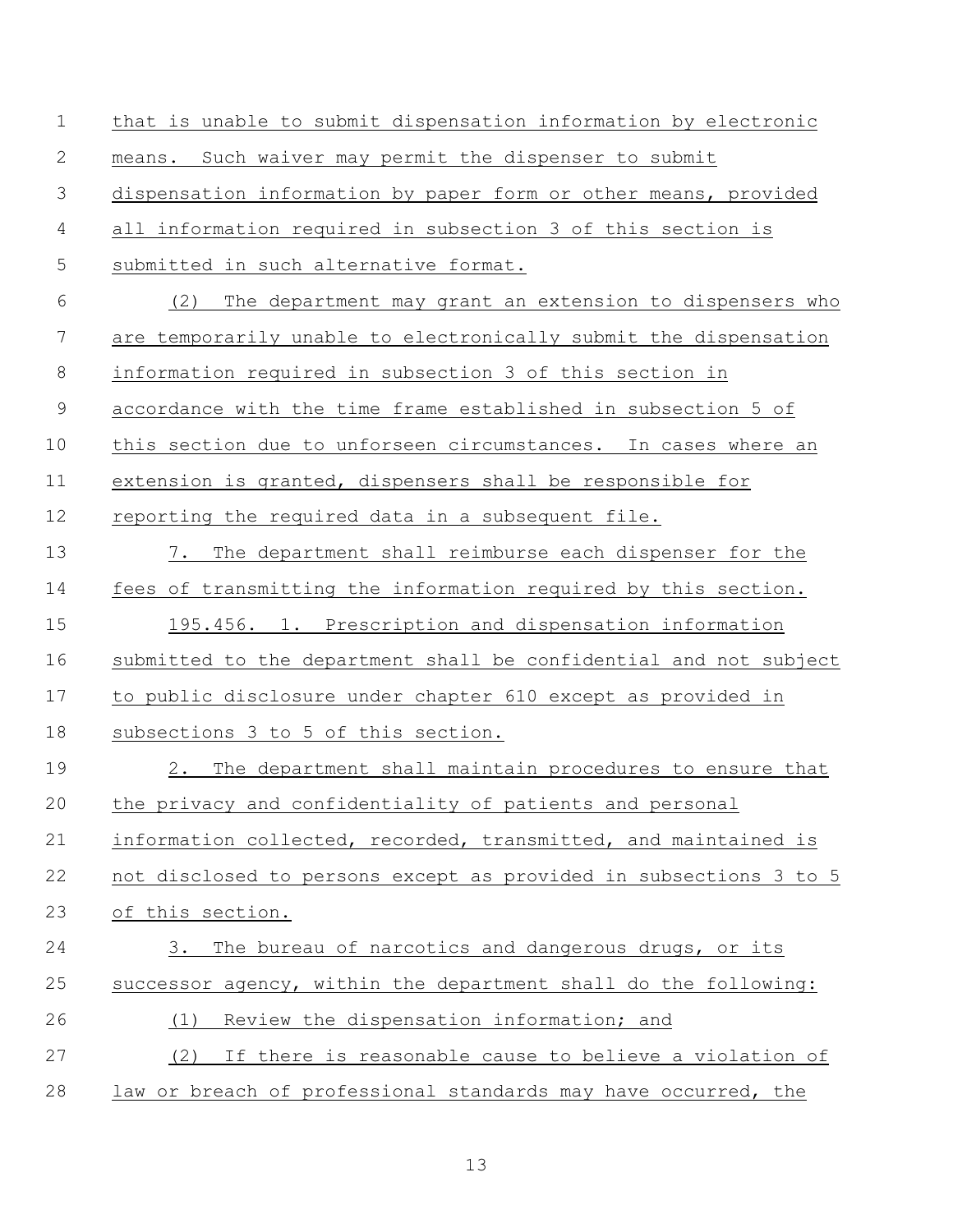| $\mathbf 1$ | bureau of narcotics and dangerous drugs shall, subject to rules   |
|-------------|-------------------------------------------------------------------|
| 2           | promulgated under section 195.462, refer the matter to the        |
| 3           | appropriate law enforcement or professional licensing,            |
| 4           | certification, or regulatory agency or entity, and provide        |
| 5           | dispensation information required for an investigation.           |
| 6           | 4. The department may provide data in the controlled              |
| 7           | prescription drug monitoring program only to the following        |
| 8           | persons:                                                          |
| $\mathsf 9$ | An individual patient or bureau of narcotics and<br>(1)           |
| 10          | dangerous drugs registrant who requests his or her own            |
| 11          | dispensation monitoring information in accordance with state law; |
| 12          | (2)<br>The state board of pharmacy;                               |
| 13          | Any state board charged with regulating a professional<br>(3)     |
| 14          | that has the authority to prescribe or dispense controlled        |
| 15          | substances that requests data related to a specific professional  |
| 16          | under the authority of that board;                                |
| 17          | Local, state, and federal law enforcement or<br>(4)               |
| 18          | prosecutorial officials, both in-state and out-of-state engaged   |
| 19          | in the administration, investigation, or enforcement of the laws  |
| 20          | governing licit drugs based on a specific case and under a        |
| 21          | subpoena or court order;                                          |
| 22          | The family support division within the department of<br>(5)       |
| 23          | social services regarding MO HealthNet program recipients;        |
| 24          | A judge or other judicial authority under a subpoena or<br>(6)    |
| 25          | court order;                                                      |
| 26          | Personnel of the bureau of narcotics and dangerous<br>(7)         |
| 27          | drugs, or successor agency, within the department of health and   |
| 28          | senior services for the administration and enforcement of         |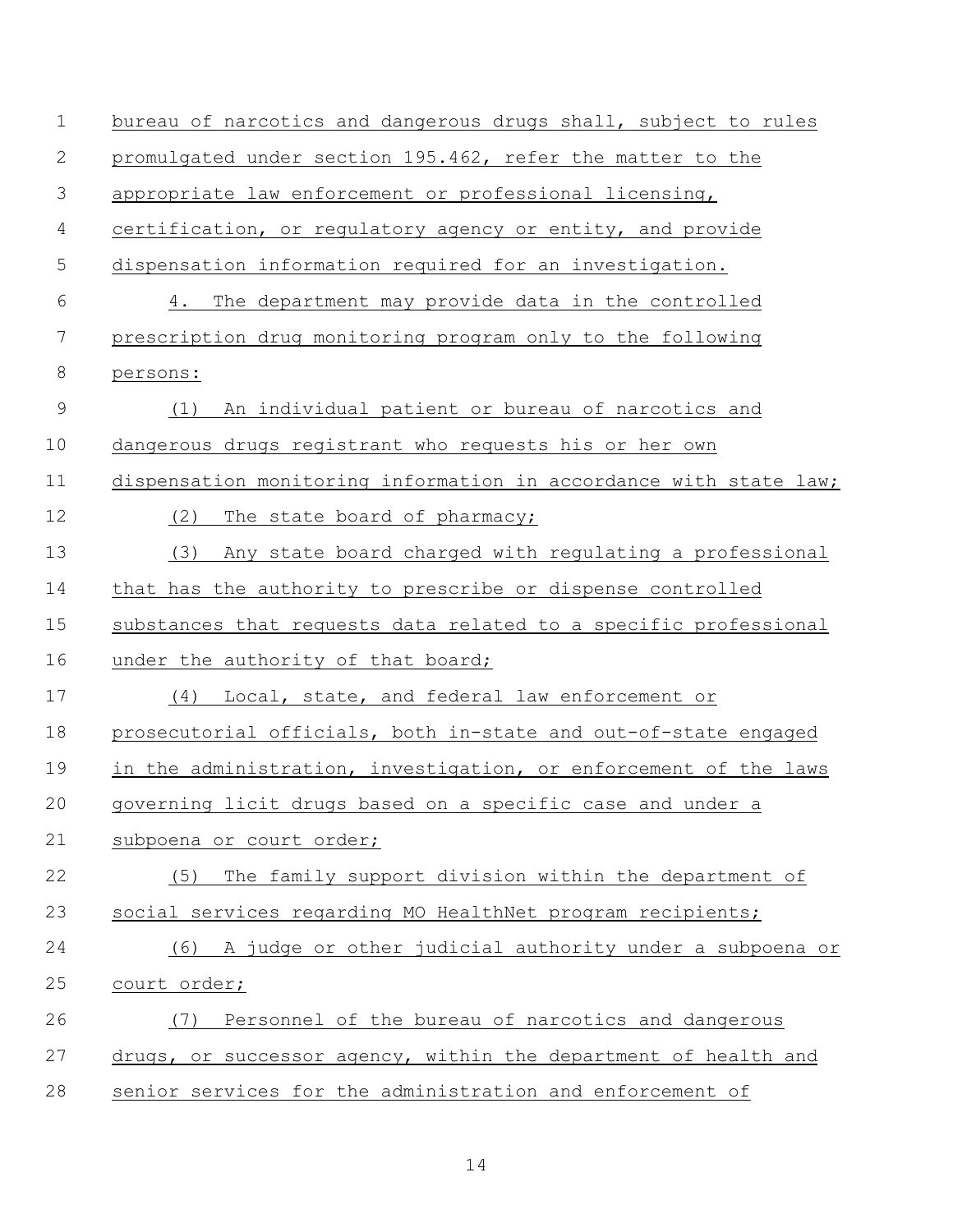- 
- 1 sections 195.450 to 195.468; and

| $\mathbf{2}$ | (8) Prescribers, pursuant to the provisions of sections           |
|--------------|-------------------------------------------------------------------|
| 3            | 195.459 and 195.460.                                              |
| 4            | The department may provide data to public or private<br>5.        |
| 5            | entities for statistical, research, or educational purposes after |
| 6            | removing information that could be used to identify individual    |
| 7            | patients, prescribers, dispensers, or persons who received        |
| 8            | dispensations from dispensers.                                    |
| $\mathsf 9$  | 6. Nothing in sections 195.450 to 195.468 shall be                |
| 10           | construed to require a dispenser or prescriber to obtain          |
| 11           | information about a patient from the database. A dispenser or     |
| 12           | prescriber shall not be held liable for damages to any person in  |
| 13           | any civil action for injury, death, or loss to person or property |
| 14           | on the basis that the dispenser or prescriber did or did not seek |
| 15           | or obtain information from the database.                          |
| 16           | 7. Beginning August 28, 2017, the department shall maintain       |
| 17           | an individual's prescription or dispensation information obtained |
| 18           | under sections 195.450 to 195.468 for a maximum of one year.      |
| 19           | Such prescription or dispensation information shall be deleted    |
| 20           | from the PDMP database after one year.                            |
| 21           | 195.458. 1. No dispenser shall have access to the                 |
| 22           | information contained in the PDMP database established under      |
| 23           | sections 195.450 to 195.468, but shall only transmit information  |
| 24           | to be included into it. All dispensers shall have a prominently   |
| 25           | posted sign in bold letters stating "ALL CONTROLLED SUBSTANCE     |
| 26           | PRESCRIPTIONS SHALL BE REPORTED TO THE BUREAU OF NARCOTICS AND    |
| 27           | DANGEROUS DRUGS AND SCREENED FOR VIOLATIONS".                     |
| 28           | 2. After transmitting information to the PDMP database, a         |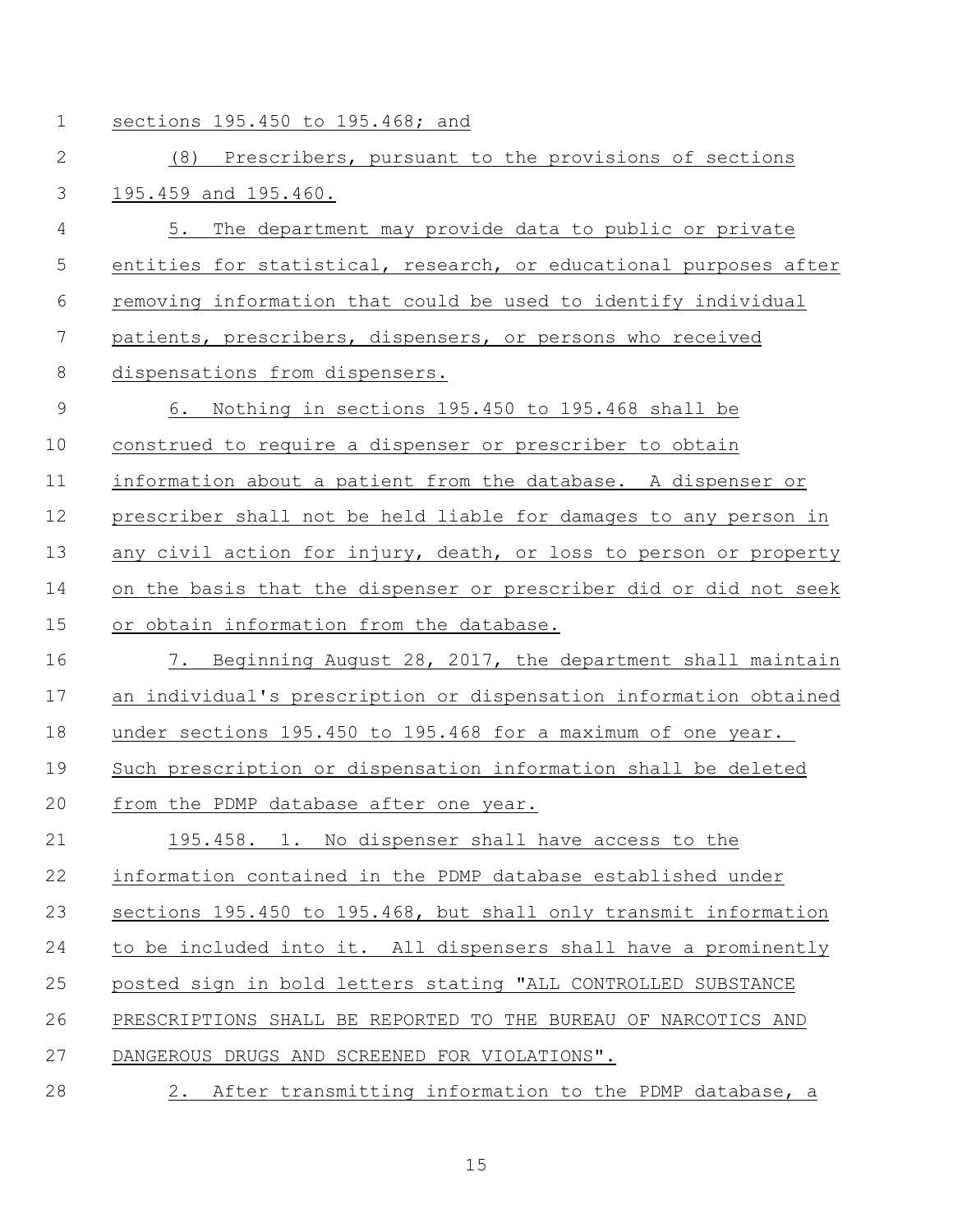| $\mathbf 1$    | dispenser shall expect to receive a response from the department.   |
|----------------|---------------------------------------------------------------------|
| 2              | If the department responds that no concern is detected, the         |
| 3              | dispenser may dispense the medications according to his or her      |
| $\overline{4}$ | professional judgment. If the department responds that a concern    |
| 5              | is detected, the dispenser shall dispense or not dispense the       |
| 6              | medication according to his or her professional judgment            |
| 7              | appropriate to the concern communicated by the department. If       |
| $\,8\,$        | the department does not respond due to a technical or other         |
| $\mathsf 9$    | problem, the dispenser shall dispense or not dispense the           |
| 10             | medication according to his or her professional judgment.           |
| 11             | No licensed dispenser following the provisions of<br>3.             |
| 12             | sections 195.450 to 195.468 shall be subject to discipline by the   |
| 13             | Missouri board of pharmacy or by any other state agency for         |
| 14             | acting in good faith to fill a prescription for a controlled        |
| 15             | substance, nor for acting outside of these rules in an emergency.   |
| 16             | 195.459. When a dispenser electronically sends a                    |
| 17             | prescription to be added to the PDMP database, the department       |
| 18             | shall electronically screen its PDMP database and the national      |
| 19             | prescription drug monitoring database to determine if the           |
| 20             | prescription may be properly dispensed and that a similar           |
| 21             | medication has not been dispensed within the allowable day's        |
| 22             | supply limits set by the department. If no concern is detected,     |
| 23             | the department shall electronically and automatically issue a       |
| 24             | communication to the dispenser that no concern was detected. If     |
| 25             | a concern is detected, the department shall electronically and      |
| 26             | automatically issue a communication to the dispenser that a         |
| 27             | concern is detected, and shall state the nature of the concern      |
| 28             | identified by the computer algorithm used by the department.<br>The |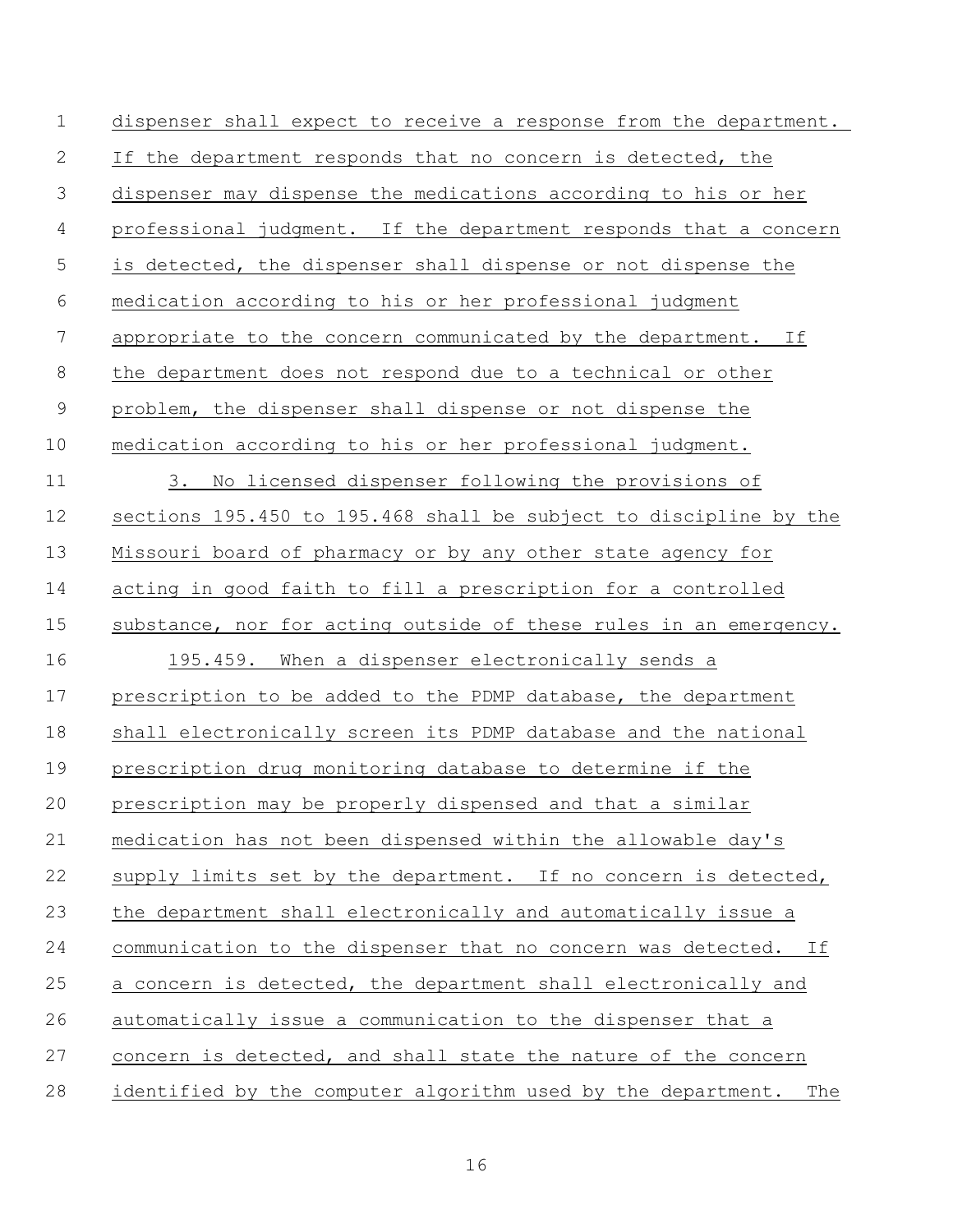department shall, as time and staff permit and subject to appropriations, review the concerns generated. If after staff review, it appears that there is reasonable cause to believe that a person has obtained a prescription fraudulently from more than 5 one prescriber, the department shall contact the prescribers and, as appropriate, inform them of the concern and the details about the patient receiving prescriptions from other prescribers, and request copies of the controlled substance records concerning the prescriptions of concern. The prescribers shall provide the records, if possible, by fax or electronically. If after 11 department review of the provided records, it is clear that a person has obtained prescriptions under false pretenses, the entire matter shall be referred to the appropriate law enforcement agency or local prosecuting attorney for action. 195.460. 1. Notwithstanding the provisions of subsection 4 of section 195.456, no prescriber shall have access to the information contained in the PDMP database established under sections 195.450 to 195.468, but shall only transmit information to be included into it. 2. After transmitting information to the PDMP database, a prescriber shall expect to receive a response from the department. If the department responds that no concern is detected, the prescriber may prescribe the medications according to his or her professional judgment. If the department responds that a concern is detected, the prescriber shall prescribe or not prescribe the medication according to his or her professional judgment appropriate to the concern communicated by the department. If the department does not respond due to a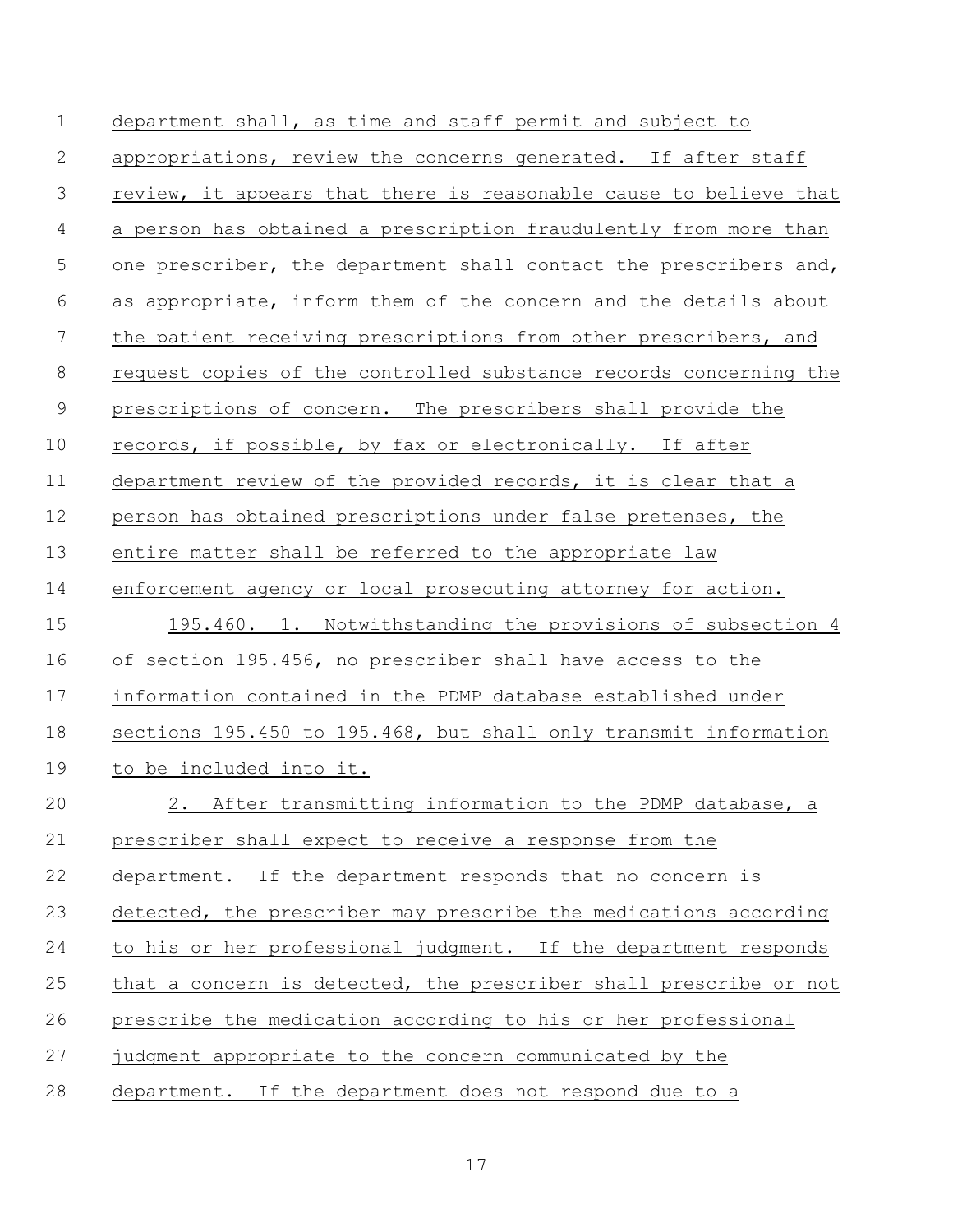| $\mathbf 1$ | technical or other problem, the prescriber shall prescribe or not |
|-------------|-------------------------------------------------------------------|
| 2           | prescribe the medication according to his or her professional     |
| 3           | judgment.                                                         |
| 4           | When a prescriber electronically sends a prescription to<br>3.    |
| 5           | be added to the PDMP database, the department shall               |
| 6           | electronically screen its PDMP database and the national          |
| 7           | prescription drug monitoring database to determine if the         |
| $\,8\,$     | medication may be properly prescribed and that a similar          |
| $\mathsf 9$ | medication has not been prescribed within the allowable day's     |
| 10          | supply limits set by the department. If no concern is detected,   |
| 11          | the department shall electronically and automatically issue a     |
| 12          | communication to the prescriber that no concern was detected. If  |
| 13          | a concern is detected, the department shall electronically and    |
| 14          | automatically issue a communication to the prescriber that a      |
| 15          | concern is detected, and shall state the nature of the concern    |
| 16          | identified by the computer algorithm used by the department.      |
| 17          | 4. No licensed prescriber following the provisions of             |
| 18          | sections 195.450 to 195.468, shall be subject to discipline by    |
| 19          | the Missouri board of healing arts or by any other state agency   |
| 20          | for acting in good faith to prescribe a controlled substance, nor |
| 21          | for acting outside of these rules in an emergency.                |
| 22          | 195.462. The department shall promulgate rules setting            |
| 23          | forth the procedures and methods of implementing sections 195.450 |
| 24          | to 195.468. Any rule or portion of a rule, as that term is        |
| 25          | defined in section 536.010, that is created under the authority   |
| 26          | delegated in this section shall become effective only if it       |
| 27          | complies with and is subject to all of the provisions of chapter  |
| 28          | 536 and, if applicable, section 536.028. This section and         |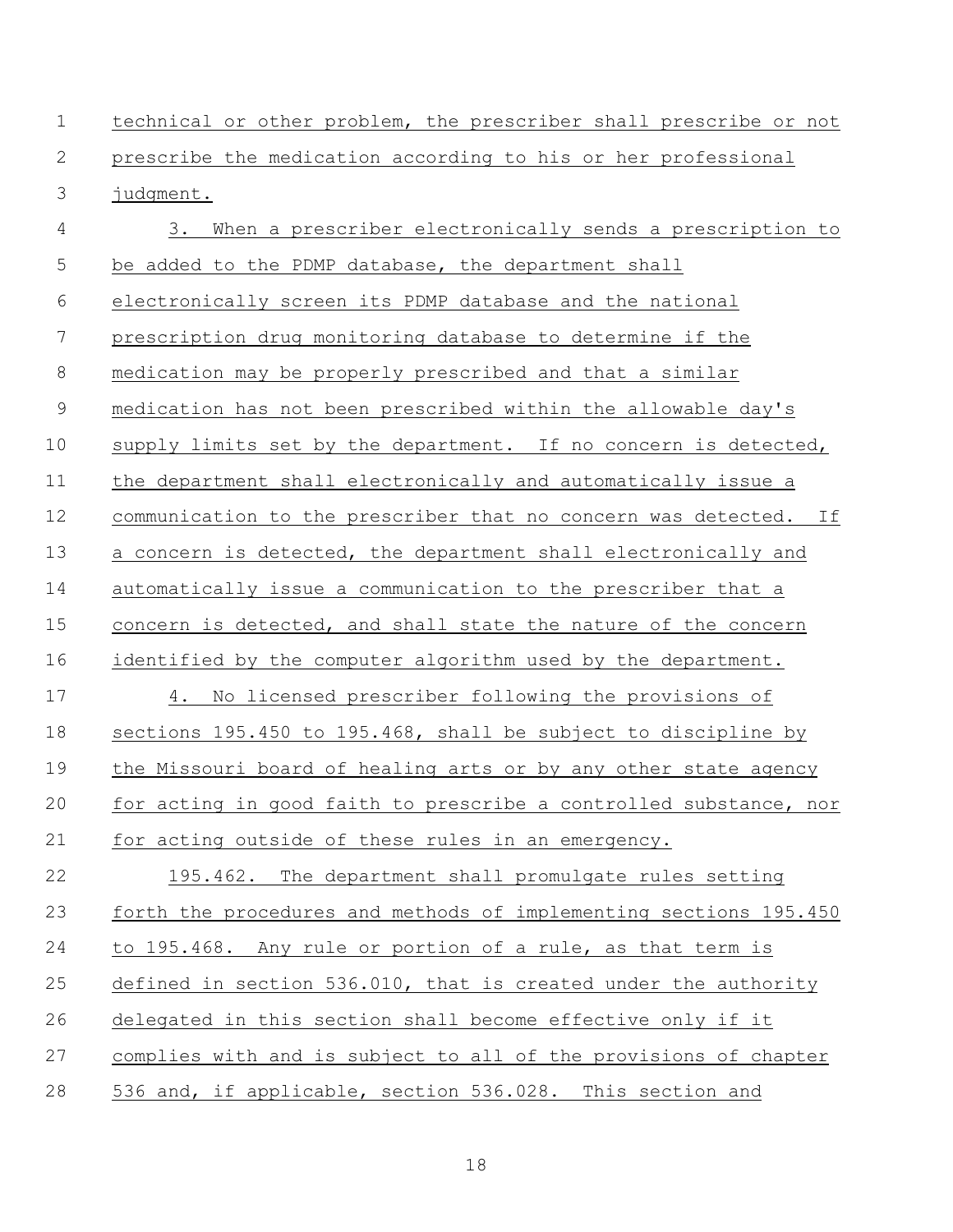| $\mathbf 1$    | chapter 536 are nonseverable and if any of the powers vested with |
|----------------|-------------------------------------------------------------------|
| 2              | the general assembly pursuant to chapter 536 to review, to delay  |
| 3              | the effective date, or to disapprove and annul a rule are         |
| $\overline{4}$ | subsequently held unconstitutional, then the grant of rulemaking  |
| 5              | authority and any rule proposed or adopted after August 28, 2015, |
| 6              | shall be invalid and void.                                        |
| 7              | 195.465. 1. All dispensing information that is required to        |
| 8              | be reported to the department in sections 195.450 to 195.468,     |
| $\mathsf 9$    | shall be submitted to the department in compliance with           |
| 10             | subsection 6 of section 195.050. All prescribing information      |
| 11             | that is required to be reported to the department in sections     |
| 12             | 195.450 to 195.468, shall be submitted to the department in       |
| 13             | compliance with subsection 4 of section 195.453. Knowingly        |
| 14             | failing to submit a report as required under this section is a    |
| 15             | violation of this chapter and such person shall be guilty of a    |
| 16             | class A misdemeanor under section 195.252 and beginning on        |
| 17             | January 1, 2017, section 579.084.                                 |
| 18             | 2. Any person who unlawfully and knowingly accesses or            |
| 19             | discloses, or a person authorized to have prescription or         |
| 20             | dispensation monitoring information under sections 195.450 to     |
| 21             | 195.468 who knowingly discloses, such information in violation of |
| 22             | sections 195.450 to 195.468 or knowingly uses such information in |
| 23             | a manner and for a purpose in violation of sections 195.450 to    |
| 24             | 195.468 is guilty of a class D felony until December 31, 2016,    |
| 25             | and a class E felony starting January 1, 2017.                    |
| 26             | 3. If a person unlawfully and knowingly accesses or               |
| 27             | discloses, or if a person authorized to have prescription or      |
| 28             | dispensation monitoring information under sections 195.450 to     |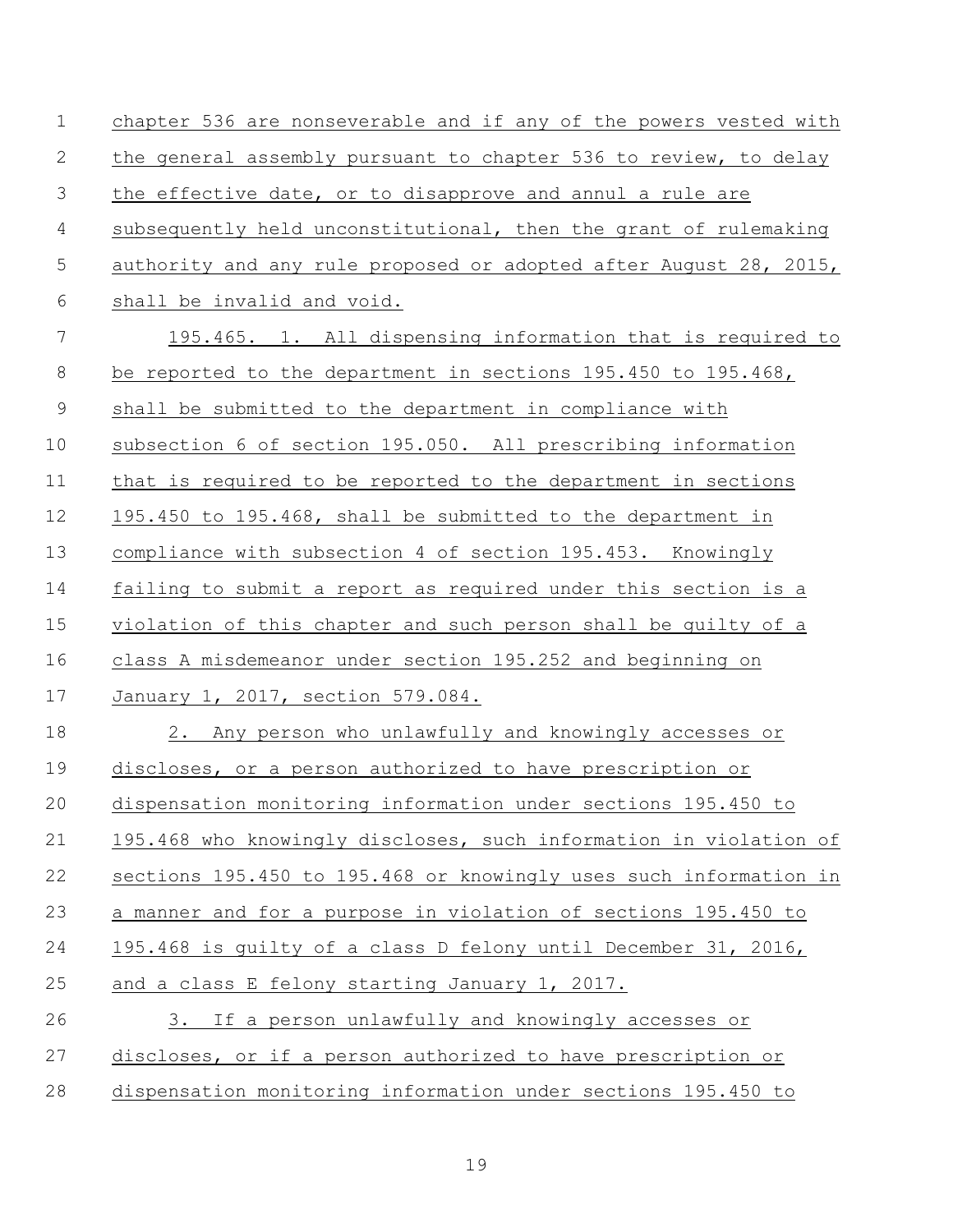| $\mathbf 1$    | 195.468 knowingly discloses such information in violation of      |
|----------------|-------------------------------------------------------------------|
| 2              | sections 195.450 to 195.468 or knowingly uses such information in |
| 3              | a manner and for a purpose in violation of sections 195.450 to    |
| $\overline{4}$ | 195.468, then the person whose information was disclosed shall    |
| 5              | have a cause of action to recover liquidated damages in the       |
| 6              | amount of twenty-five thousand dollars in addition to             |
| $\overline{7}$ | compensatory economic and non-economic damages, attorney fees,    |
| $8\,$          | and court costs. If it is determined by a court of competent      |
| $\mathcal{G}$  | jurisdiction that such disclosure was done intentionally and      |
| 10             | maliciously, then the person shall be entitled to punitive        |
| 11             | damages in addition to the damages above.                         |
| 12             | 195.466. The department shall annually provide to the             |
| 13             | general assembly a report as to the number of controlled          |
| 14             | substances dispensed, broken down by drug, the number of          |
| 15             | incidents of fraudulent prescriptions identified and any other    |
| 16             | pertinent information requested by the general assembly.          |
| 17             | 195.468. 1. The department shall create and implement the         |
| 18             | following education courses:                                      |
| 19             | (1) An orientation course during the implementation phase         |
| 20             | of the provisions established in section 195.453;                 |
| 21             | (2) A course for persons who are authorized to access the         |
| 22             | dispensation monitoring information but who did not participate   |
| 23             | in the orientation course;                                        |
| 24             | A course for persons who are authorized to access the<br>(3)      |
| 25             | dispensation monitoring information but who have violated laws or |
| 26             | breached occupational standards involving dispensing,             |
| 27             | prescribing, and use of substances monitored by the provisions    |
| 28             | established in section 195.453.                                   |